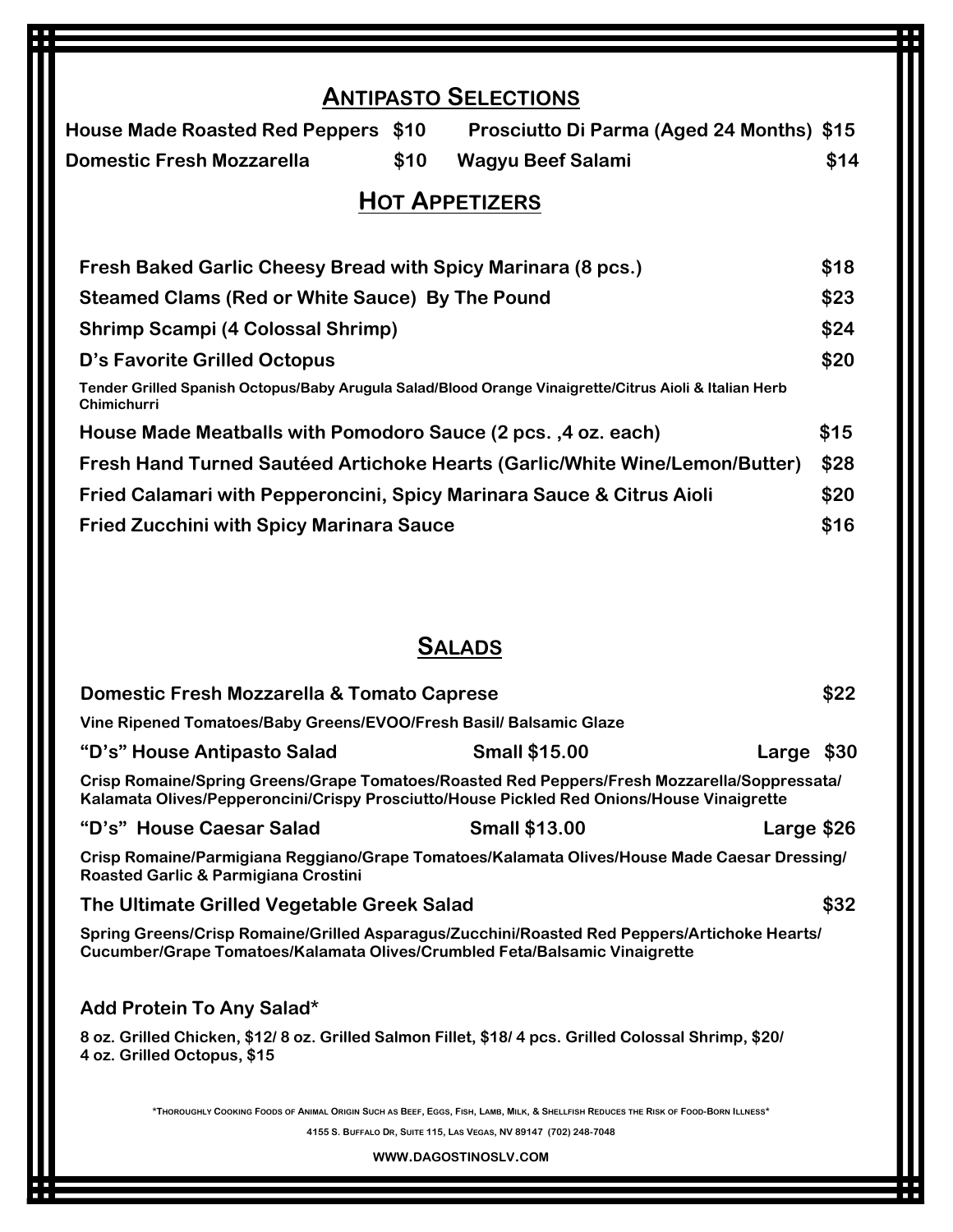| <b>PASTA ENTREES</b>                                                                                   |           |  |
|--------------------------------------------------------------------------------------------------------|-----------|--|
| <b>Pasta with House Made Bolognese</b>                                                                 | \$26      |  |
| Choice of Fettuccine/Penne Rigate/Rigatoni/Spaghettini/Capellini/Linguine                              |           |  |
| <b>Fettuccine Alfredo</b>                                                                              | \$25      |  |
| Add 4 oz. Grilled Chicken, \$6/Add Broccoli, \$5/ Add Grilled Colossal Shrimp, 4 pcs. \$20             |           |  |
| Cajun Spice Available Upon Request, Add \$2                                                            |           |  |
| "D's" House Made Specialty Ravioli                                                                     | <b>MP</b> |  |
| Fresh House Made Egg Pasta, Hand Made with Chef's Selection of Fillings, See Server for Details        |           |  |
| Tortellini "D"                                                                                         | \$26      |  |
| Four Cheese Tortellini/Diced Prosciutto/Sautéed Mushrooms/Sweet Peas/Pink Vodka Sauce                  |           |  |
| <b>Fettuccine with Shrimp &amp; Mushrooms</b>                                                          | \$35      |  |
| 4 Colossal Shrimp/Sautéed Mushrooms/ Pink Vodka Sauce                                                  |           |  |
| <b>Spaghettini and House Made Meatballs with Pomodoro Sauce</b>                                        | \$25      |  |
| Linguine with Clams (Red or White Sauce)                                                               | \$32      |  |
| Fresh Clams in the Shell/Chopped Clams/Garlic/Crushed Red Pepper                                       |           |  |
| Linguine w/ Shrimp Fra Diavolo (Spicy)                                                                 | \$32      |  |
| 4 Colossal Shrimp/Garlic/Crushed Red Pepper/White Wine/Pomodoro Sauce/ Add Anchovy \$4                 |           |  |
| Chef Dan's Steak 'n' Rigatoni (Spicy)                                                                  | \$34      |  |
| Beef Tenderloin/Pepperoncini/Garlic/Calabrian Peppers/Cremini Mushrooms/Demi Glace/Ricotta             |           |  |
| <b>Frutti Di Mare (Red or White Sauce with Crushed Red Peppers)</b>                                    | \$50      |  |
| Fresh Clams in the Shell/Chopped Clams/Colossal Shrimp/Sea Scallops/Calamari/Linguine                  |           |  |
| Cajun Spice Available Upon Request, Add \$2                                                            |           |  |
| Spaghettini All' Amatriciana (Mildly Spicy)                                                            | \$30      |  |
| Guanciale/Pancetta/Garlic/White Wine/Pomodoro/Calabrian Peppers/Pecorino/Parmigiana                    |           |  |
| Penne with Broccoli Aglio e Olio                                                                       | \$22      |  |
| Add 4 oz. Grilled Chicken, \$6/Add 8 oz. Grilled Salmon, \$18/Add Grilled Colossal Shrimp, 4 pcs. \$20 |           |  |
| Cajun Spice Available Upon Request, Add \$2                                                            |           |  |

#### **Add Side Salad or Soup to Your Entrée**

**Caesar \$13/Antipasto Salad \$15/House Salad \$8/Soup \$8**

**\*Gluten Free Pasta Selections Available Upon Request\*** 

#### **Please Inform Your Server of any Food Allergies or Dietary Restrictions**

\*THOROUGHLY COOKING FOODS OF ANIMAL ORIGIN SUCH AS BEEF, EGGS, FISH, LAMB, MILK, & SHELLFISH REDUCES THE RISK OF FOOD-BORN ILLNESS\* **4155 S. BUFFALO DR, SUITE 115, LAS VEGAS, NV 89147 (702) 248-7048**

**WWW.DAGOSTINOSLV.COM**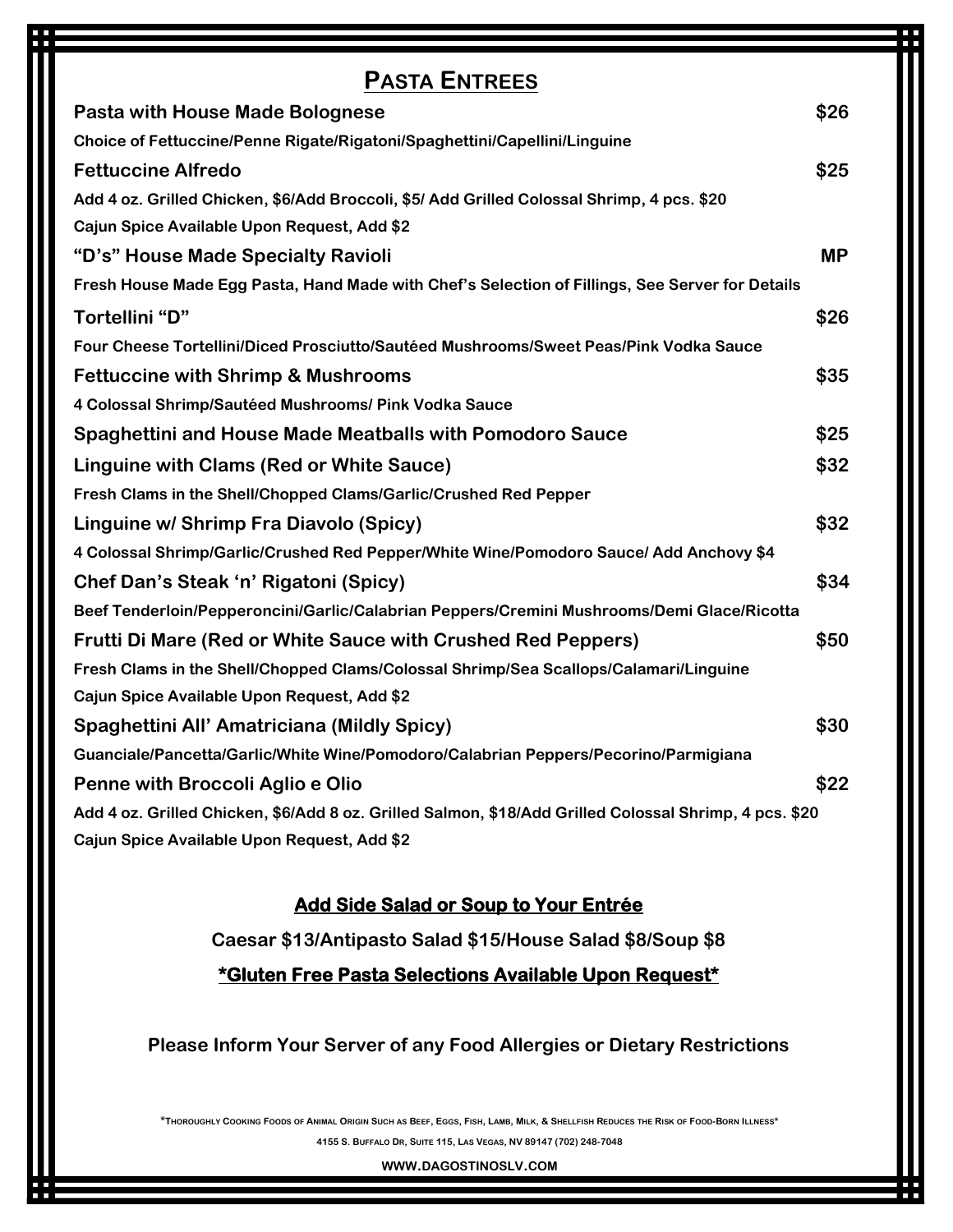# **CHICKEN ENTREES**

#### **SERVED WITH CHOICE OF SAUTEED GREEN BEANS OR PENNE POMODORO**

| <b>Chicken Piccata</b>                                                                                                                                                                                                           | \$32 |
|----------------------------------------------------------------------------------------------------------------------------------------------------------------------------------------------------------------------------------|------|
| Lightly Floured Chicken Scallopini/Mushrooms/ Lemon Butter Sauce/ Capers Included Upon Request                                                                                                                                   |      |
| <b>Chicken Marsala</b>                                                                                                                                                                                                           | \$37 |
| Lightly Floured Chicken Scallopini/Mushrooms/Premium Lombardo Sweet Marsala Wine/Glace de Poulet/<br>Glace de Veau                                                                                                               |      |
| <b>Chicken with Artichoke Hearts</b>                                                                                                                                                                                             | \$37 |
| Lightly Floured Chicken Scallopini/Fresh Hand Turned Artichoke Hearts/White Wine/Garlic/ Glace De<br><b>Poulet/Hint of Fresh Lemon</b>                                                                                           |      |
| <b>Chicken Parmigiana</b>                                                                                                                                                                                                        | \$32 |
| Lightly Breaded Chicken Scallopini/Pomodoro/Baked with Mozzarella                                                                                                                                                                |      |
| <b>Chicken Milanese</b>                                                                                                                                                                                                          | \$30 |
| Lightly Breaded Chicken Scallopini/ Fresh Lemon/Spring Greens/Grape Tomatoes/EVOO                                                                                                                                                |      |
| Add Sauteed Artichoke Hearts, \$14/Add Baked Mozzarella, \$6/Add Prosciutto, \$7/<br>Add Side Marinara Sauce, \$6/Add Side Puttanesca Sauce, \$6/Add Lemon, Butter & Caper Sauce \$8                                             |      |
| <b>Chicken Francaise</b>                                                                                                                                                                                                         | \$30 |
| Lightly Floured & Egg Dipped Chicken Scallopini/Lemon Butter Sauce/Capers Included Upon Request                                                                                                                                  |      |
| <b>FISH ENTREES</b>                                                                                                                                                                                                              |      |
| <b>Grilled Norwegian Salmon *</b>                                                                                                                                                                                                | \$35 |
| With Puttanesca Sauce, Lemon Butter with Capers, Pomodoro with Fresh Basil                                                                                                                                                       |      |
| Cajun Spice Available, Add \$2                                                                                                                                                                                                   |      |
| <b>SERVED WITH CHOICE OF SAUTEED GREEN BEANS OR PENNE POMODORO</b>                                                                                                                                                               |      |
| New Zealand Orange Roughy Francaise *                                                                                                                                                                                            | \$40 |
| Lightly Floured & Egg Dipped/Lemon Butter Sauce/Capers Included Upon Request                                                                                                                                                     |      |
| Substitute Puttanesca Sauce, Add \$6                                                                                                                                                                                             |      |
| <b>SERVED WITH CHOICE OF SAUTEED GREEN BEANS OR PENNE POMODORO</b>                                                                                                                                                               |      |
| <b>Add Side Salad or Soup to Your Entrée</b>                                                                                                                                                                                     |      |
| Caesar \$13/Antipasto Salad \$15/House Salad \$8/Soup \$8                                                                                                                                                                        |      |
| *All Fish & Chicken Entrees Can Be Prepared Gluten Free Upon Request*                                                                                                                                                            |      |
| <b>Please Inform Your Server of any Food Allergies or Dietary Restrictions</b>                                                                                                                                                   |      |
| *THOROUGHLY COOKING FOODS OF ANIMAL ORIGIN SUCH AS BEEF, EGGS, FISH, LAMB, MILK, & SHELLFISH REDUCES THE RISK OF FOOD-BORN ILLNESS*<br>4155 S. BUFFALO DR, SUITE 115, LAS VEGAS, NV 89147 (702) 248-7048<br>WWW.DAGOSTINOSLV.COM |      |